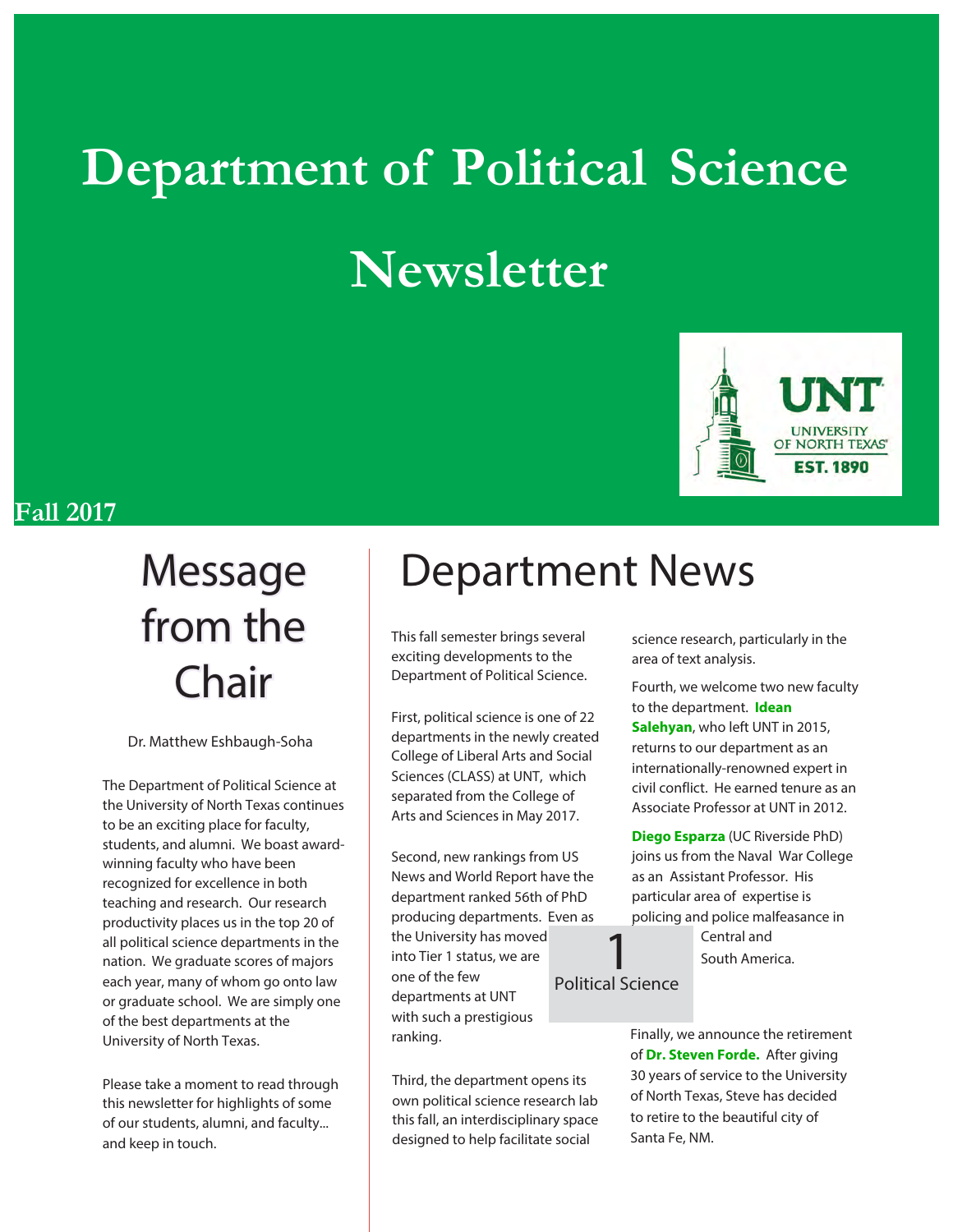#### Faculty Travel

For the past few years, Professors John Ishiyama and Michael Greig have traveled to Tbilisi, Georgia. This is part of their U.S. State Department grant to help scholars at The Free University of Tbilisi improve research and policy analysis.

Professor Ko Maeda travels to Japan every summer. In addition to visiting family, he regularly gives scholarly talks on his research. Last summer, he spoke at the University of Tokyo.



John Ishiyama



Professor Marijke Breuning receives the Quincy Wright Distinguished Scholar Award at the International Studies Association Meeting in February

### Faculty News

The department's successful run on UNT awards continued during the 2017 academic year! **John Ishiyama**, Distinguished University Research Professor, has won two prestigious awards. First, Dr. Ishiyama is the winner of the UNT Foundation Leadership Award. Second, and most impressively, he was named a Minnie Stevens Piper Professor, a statewide honor that recognizes superior teaching. Dr. Ishiyama is the sixth UNT faculty member to receive the award.

**Kimi King** was named the 2017 J. H. Shelton Excellence in Teaching award winner. This prestigious ward recognizes excellent teaching at UNT.

**Jim Meernik** was appointed a UNT Regent's Professor, signifying his achievement of a high level of national and international recognition in the discipline.

Congratulations to **Elizabeth Oldmixon**, current editor of the journal Politics and Religion, who was promoted to the rank of Professor in May.

All of our award-winning faculty will be honored at the Salute to Faculty Excellence Dinner in September.

#### Connect with UNT Political Science!



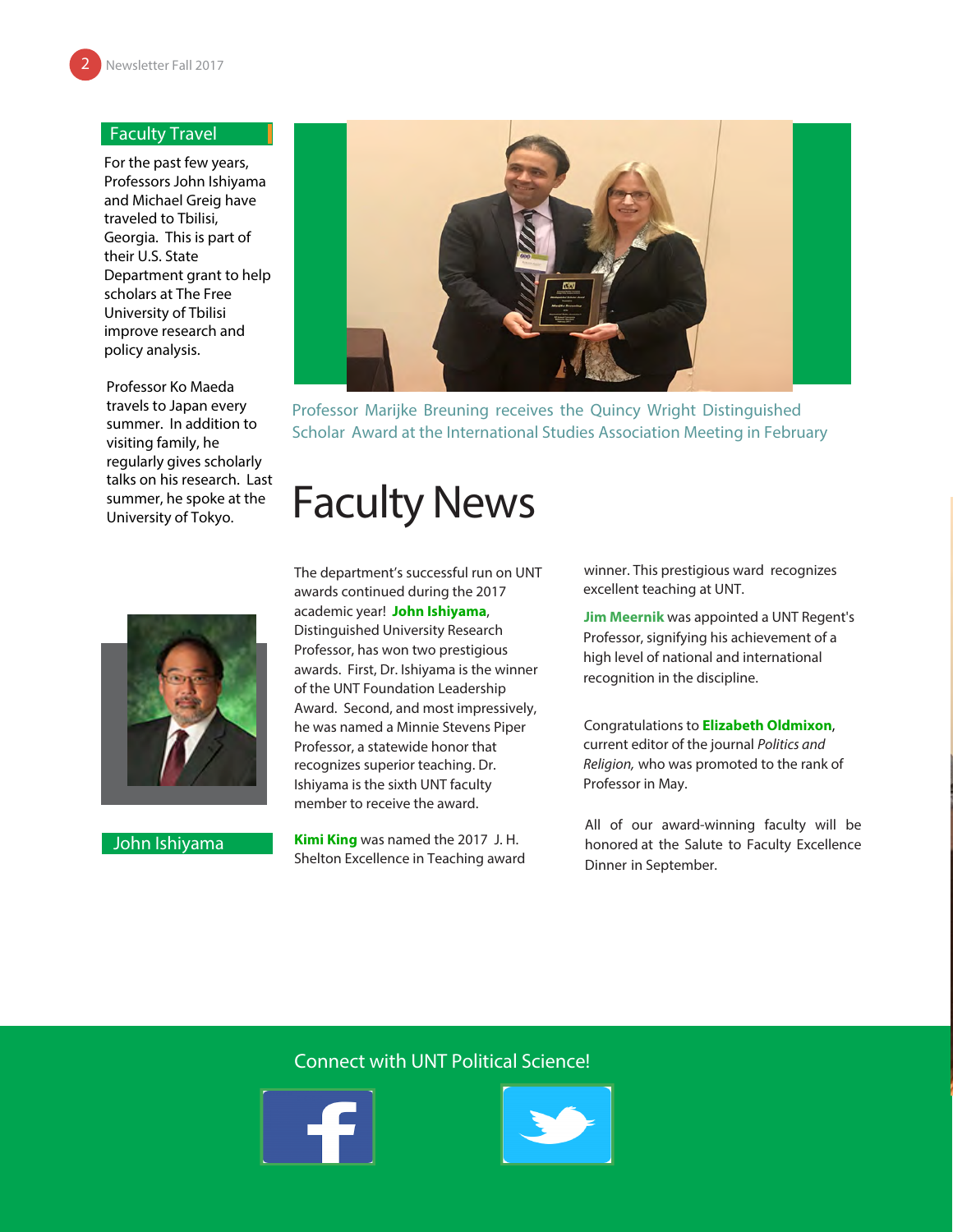

## Student Spotlight

Hannah Forsch and Chase Neil represent the very best of our undergraduate majors

**Hannah Frosch**, a Castleberry Peace Institute and Undergraduate Research Fellow, will graduate with a BA in political science in 2018. She has interned for US Congressman Michael C. Burgess, where she has helped to organize his town hall meetings and has helped constituents solve issues of particular concern. Currently, Hannah is applying to law schools that offer a dual JD/MPA degree. Like several of our majors, Hannah did not begin her career in political science, but her experience was so positive, she changed her major. We have no doubt that Hannah will be as successful in her future career as she was at UNT!

**Chase Neill** took the non-traditional route to UNT political science. Chase spent 15 years serving our nation as an Air Force meteorologist where he learned the importance of foreign policy, its impact on people, and its influence over the social contract citizens make with their governments. We are pleased that he chose to major in political science, where he has already won a departmental award. He recently enrolled in our BA-MA program, which ensures that Chase will receive both degrees in five years. He plans to eventually pursue a PhD so that he may convey his passion for political science to a younger generation.

#### Scholarship Winners

**Domingo Garcia Scholarship** Linda Ferretiz Jordan Gill

**Steven Poe Scholarship** Jacob Romee

**Frank Feigert Scholarship** Alexa King



#### Amy Friesenhahn

#### Student Awards

**Clovis C Morrison Award for Best Pre-Law Student**

Jose Barron

**Sam B. McAllister Award for Most Outstanding Graduate Student** Jared Perkins

**Pender Award for Best Graduate Student Paper**

Amy Friesenhahn

#### **Support Political Science**

Please consider giving to one of the following funds to help students and our research.

**\* Steven C. Poe Scholarship** Honors the late Steve Poe former professor at UNT, and provides scholarships to students interested in human rights.

**\* Domingo Garcia Scholarship** A fund to honor Domingo Garcia and provide scholarships to students of political science.